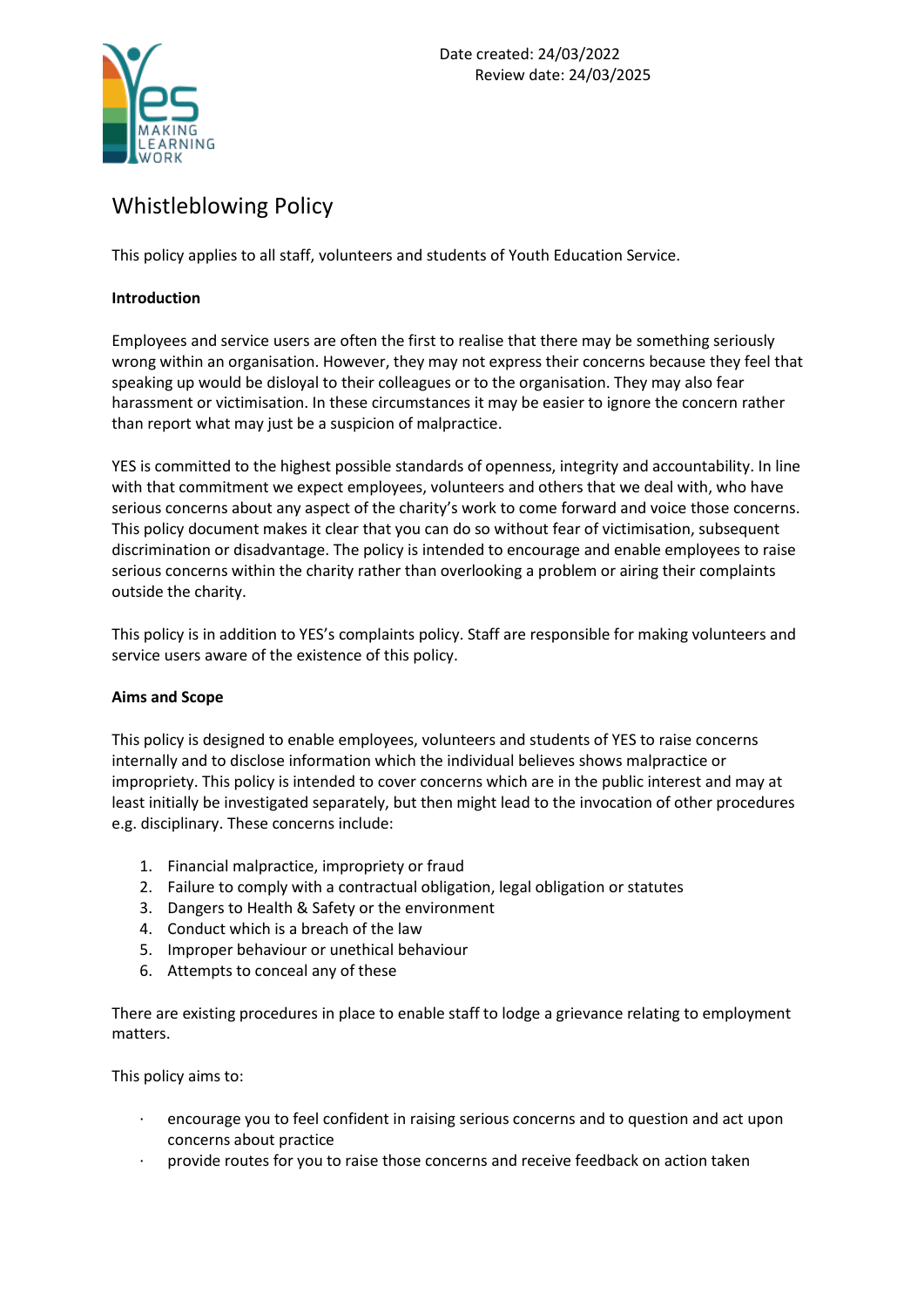- · ensure that you receive a response to your concerns and that you are aware of how to pursue them if you are not satisfied
- · reassure you that you will be protected from possible reprisals or victimisation if you have a reasonable belief that you have made any disclosure in good faith.

# **Safeguards**

This policy is designed to offer protection to those employees and volunteers of YES who disclose such concerns provided the disclosure is made:

- · in good faith
- · in the reasonable belief of the individual making the disclosure that it tends to show malpractice or impropriety and if they make the disclosure to an appropriate person (see below). It is important to note that no protection from internal disciplinary procedures is offered to those who choose not to use the procedure.

YES is committed to good practice and high standards and wants to be supportive of employees.

YES recognises that the decision to report a concern can be a difficult one to make. If what is reported is true, staff should have nothing to fear because they will be doing a duty to their employer and those for whom you are providing a service.

YES will not tolerate any harassment or victimisation (including informal pressures) and will take appropriate action to protect staff when they raise a concern in good faith.

Any investigation into allegations of potential malpractice will not influence or be influenced by any disciplinary or redundancy procedures that already affect staff.

## **Confidentiality**

YES will treat all such disclosures in a confidential and sensitive manner. The identity of the individual making the allegation may be kept confidential so long as it does not hinder or frustrate any investigation. However, the investigation process may reveal the source of the information and the individual making the disclosure may need to provide a statement as part of the evidence required.

#### **Anonymous Allegations**

This policy encourages individuals to put their name to any disclosures they make. Concerns expressed anonymously are much less credible, but they may be considered at the discretion of YES. In exercising this discretion, the factors to be taken into account will include:

- The seriousness of the issues raised
- · The credibility of the concern
- The likelihood of confirming the allegation from attributable sources

#### **Untrue Allegations**

If an individual makes an allegation in good faith, which is not confirmed by subsequent investigation, no action will be taken against that individual. In making a disclosure the individual should exercise due care to ensure the accuracy of the information. If, however, an individual makes a frivolous or malicious allegation, and particularly if he or she persists with making them, disciplinary action may be taken against that individual.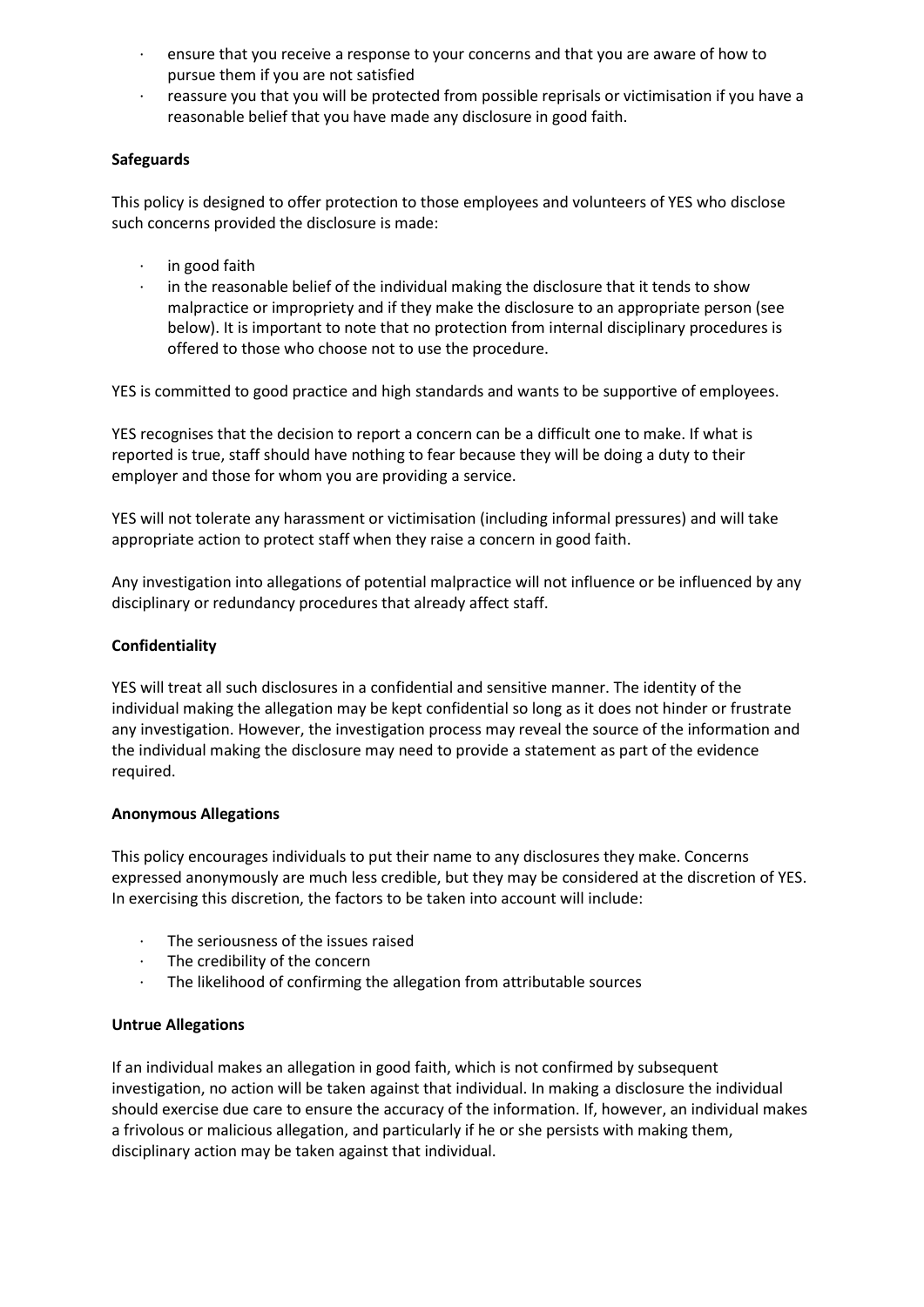## **How to raise a concern / timescales**

Concerns should be reported to your line manager. If the allegation is about management then concerns should be directed to the YES Directors.

Concerns may be raised verbally or in writing. The report should mention the following:

- $\cdot$  the background and history of the concern (giving relevant dates);
- · the reason for the concern

Staff should report the concern at the earliest opportunity so that action can be taken.

Although staff are not expected to prove beyond doubt the truth of an allegation, they will need to demonstrate to the person contacted that there are reasonable grounds for concern.

The complainant has the right to bypass the line manager and take their complaint direct to the Directors. The Directors have the right to refer the complaint back to management if they feel that the manager, without any conflict of interest, can more appropriately investigate the complaint.

# **Investigating procedure**

The person investigating should follow these steps:

- a. Obtain full details and clarifications of the complaint.
- b. In order to protect individuals and those accused of misdeeds or possible malpractice, initial enquiries will be made to decide whether an investigation is appropriate and, if so, what form it should take.
- c. Within 10 days, acknowledge to the complainant that the complaint has been received; indicate how it is proposed to deal with the matter and inform them whether further investigations will take place and if not, why not.
- d. Inform the member of staff against whom the complaint is made as soon as is practically possible. The member of staff will be informed of their right to be accompanied by a trade union or other representative at any future interview or hearing held under the provision of these procedures.
- e. If there is evidence of criminal activity the investigating officer should inform the Directors who will inform the police. YES will ensure that any internal investigation does not hinder a formal police investigation.
- f. The allegations should be fully investigated by the investigating officer with the assistance where appropriate, of other individuals / bodies eg YES financial auditors.
- g. A judgement concerning the complaint and validity of the complaint will be made by the person investigating. This judgement will be detailed in a written report containing the findings of the investigations and reasons for the judgement. The report will be passed to the Directors as appropriate.
- h. The Directors will decide what action to take. If the complaint is shown to be justified, then they will invoke the disciplinary or other appropriate YES procedures.
- i. The complainant should be kept informed of the progress of the investigations and, if appropriate, of the final outcome.
- j. If appropriate, a copy of the outcomes will be passed to the YES auditors to enable a review of the procedures.
- k. If the complainant is not satisfied that their concern is being properly dealt with by the investigating officer, they have the right to raise it in confidence with the Directors.
- l. If the investigation finds the allegations unsubstantiated and all internal procedures have been exhausted, but the complainant is not satisfied with the outcome of the investigation, YES recognises the lawful rights of employees and ex-employees to make disclosures to